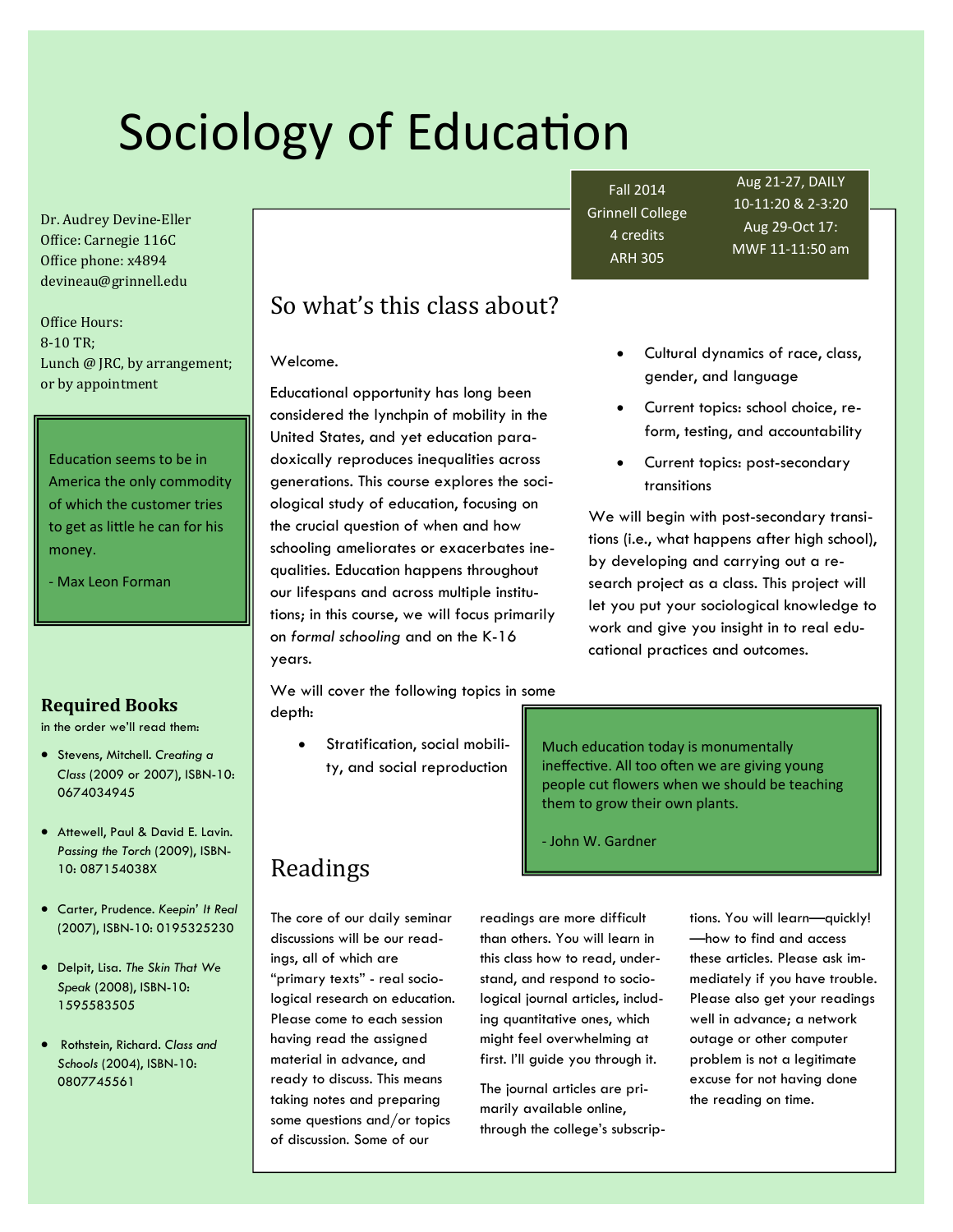## Papers

You will write 3 short papers in this class:

- 1. A brief research note exploring the demographics of your own high school (300-600 words).
- 2. An educational autobiography, in which you analyze your own educational path in light of the sociological knowledge you have gained in the classroom. This will build on your demographics research note (1500-1800 words).
- 3. A research-based position paper that engages a controversial contemporary issue in education. You'll do a literature review and use the evidence you discover to make an argument about the contemporary educational issue (such as, Is single-sex education better? Do charter schools work?). You will work closely with me as you choose your topic, do your literature review, and develop your argument. You will do this assignment in multiple stages and drafts (final 1500-1800 words).

I am always happy to read drafts during office hours, well in advance of deadlines.

They say that we are better educated than our parents' generation. What they mean is that we go to school longer. They are not the same thing.

‐ Douglas Yates

# Attendance & Participation

Attendance is required. Learning is about the interaction of minds and ideas in the classroom. Especially, since this course is structured around discussion and developing a research project together, it's critical that you attend class to support and receive the support of your group members. You have the option to use, without

penalty or question, **two "personal days".** You might choose to save these for when you're sick; you might need to use them when you travel for athletics; you might wish to observe religious holidays; you might just want to go sledding or sleep in. You don't even have to tell me which. I suggest choosing carefully;

# Educational research

We have the rare and exciting opportunity to continue data collection for an educational research project here in Grinnell this semester. Our class will develop, test, and administer interviews and surveys of the senior class.

As a final project, you will produce a final product that will be presented to the Grinnell College and the Grinnell High School communities. The format of this final project is relatively open; for example, you may choose to write a formal research report; present a poster session of your findings; organize a panel discussion about your experience conducting the research; or some other option. We will discuss these at length together.

| Assignments                                                   |                 | Points Due Date                                                          |
|---------------------------------------------------------------|-----------------|--------------------------------------------------------------------------|
| School Demographics (300-600<br>words)                        | 5               | Aug 25, morning                                                          |
| Research-based position paper<br>(1500-1800 words)            | 30, in<br>parts | Topic & Bib: Sept 1<br>Annotated Bib: Sept 15<br>Early polished: Sept 22 |
| • Educational Autobiography                                   | 20              | Final draft: Oct 1<br>October 17                                         |
| <b>Research activities</b>                                    | 30, in<br>parts | As needed; see sched-<br>ule                                             |
| • "In the news" presentations<br>• Attendance & participation | 5<br>10         | Final project: Dec 1<br>Twice, per sign-up<br>Continuous                 |
| Total                                                         | 100             |                                                                          |

absences above this will be penalized at 3 points per absence. You don't, of course, have to use all of them.

**Lively and respectful participation** is expected from everyone; if you have concerns about this, please come talk to me for ideas about how to contribute.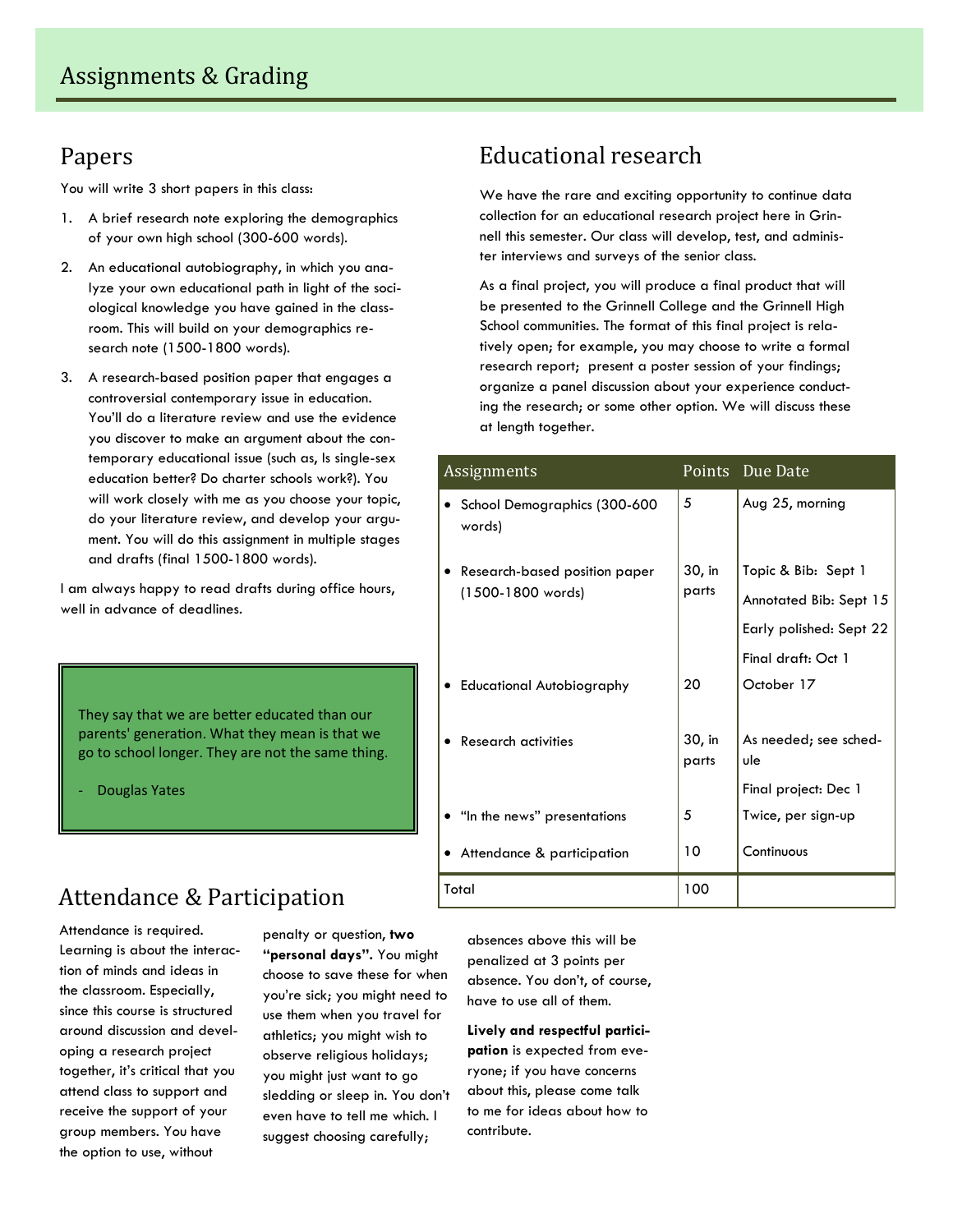He who opens a school door, closes a prison.

‐ Victor Hugo

#### Classroom Atmosphere.

**Be respectful** of me, of your classmates, of the College personnel and facilities. This means, at a minimum, turning off your cell phones and minimizing disruptive behavior in class, generally paying attention in class, arriving on time, and staying for the full class period.

**Please choose your words carefully**. The classroom must be a place in which everyone can participate. This means that every person must feel safe enough to express their opinions without fear of ridicule or intolerance. Remember that in good discussions, people critique ideas and not other people. The more heated the political issue we discuss, the more important it is to keep this in mind. It is normal to be or become emotionally connected to the concepts we discuss, and it is normal to have personal experiences related to those concepts. It is also normal for those experiences to be in conflict with the experiences of others in the room. For example, just as there will likely be someone in class who would prefer abortion not be legal, there will also likely be someone who has *had* an abortion. It's important to remember this diversity in our discussion so that we maximize, to the extent possible, the vibrancy and respectfulness of our intellectual inquiries.

## Academic Integrity.

Grinnell College takes academic honesty very seriously. Academic dishonesty includes (but is not limited to) such behavior as **quoting** or **paraphrasing** without complete citation, collaborating with others on assignments or exams without the explicit

permission of the instructor, submitting work for more than one course without the instructors' permission, and presenting another's work as your own. Penalties range from a failing grade for the assignment to permanent expulsion from the College,

depending on the severity of the offense. As an instructor, I am **obligated** to report all suspected violations to the Academic Honesty Subcommittee of the Committee on Academic Standing. In other words, as soon as I suspect it, it is entirely out of my hands.

Don't put me, or yourself, in this position. See the full policy for details. Please ask me if you have any questions.

## Reasonable Accommodations.

**Late Work.** We will have a variety of assignments this term, some of which are highly datedependent and some of which are not. Our nascent research project, for example, may entail some extremely hard and fast deadlines. I will be flexible where I can, and I entreat of you the same. For regular writing assignments, *I suggest that you begin your papers early enough to accommodate any last-minute emergencies.* As the saying goes, a failure to plan ahead on your part does not constitute an emergency on my part. I DO NOT ACCEPT LATE WORK.

**Classroom Accessibility**. Please come see me no later than the third class if you have special learning needs. I will work with you to make the classroom and the material accessible. The Academic Resource Centers (http://www.grinnell.edu/academic/arc) are fabulous resources for all students.

**Unusual circumstances.** You might face unusual circumstances that affect your attendance or your work this semester; these might include religious or athletic commitments, health or personal problems, or other things. Please contact me within the first three weeks of the semester if you would like to discuss a specific instance that applies to you. In the case of major emergencies, please talk to me as soon as you're able.

The chief wonder of education is that it does not ruin everybody concerned in it, teachers and taught.

‐ Henry Brooks Adams (1828‐1918) U.S. historian and writer. The Education of Henry Adams.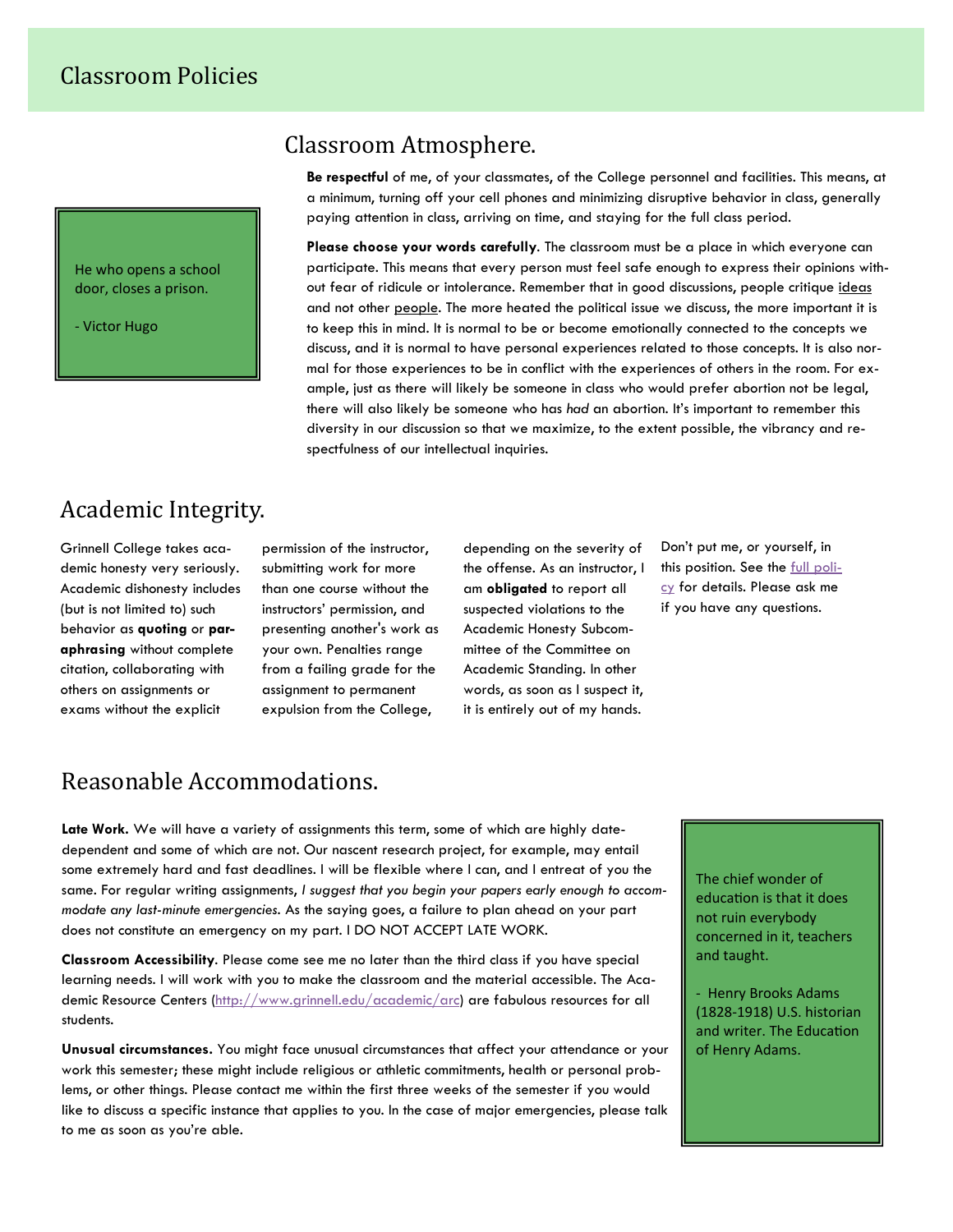#### Contacting me.

The best way to contact me is via **email**: devineau@grinnell.edu. Please read the syllabus thoroughly before emailing me with questions about the course. Don't email me an hour before class starts to ask me questions about the reading or exams; not only will I not have time to respond to you before class, but I will also know you put off the assignment until the last minute. You can expect me to respond to email every afternoon while I'm in my office. (i.e., I might not check email between 5 pm and the start of class the next morning … plan ahead!)

When you email, please put the name of the course (e.g., "Intro") in the subject heading and include your full name in the email. I don't like to respond to email when I don't know who it's from. I welcome anonymous emails with suggestions, critiques, or comments about the course.

**Website.** I will post announcements and readings on PWeb; please check it frequently.

**Office hours.** I have office hours every week, as listed on the first page of this syllabus. Feel free to just drop by or to make an appointment ahead of time; if two or more people show up at the same time, those with appointments will be given priority. If my scheduled office hours conflict with your schedule, email me or see me in class to set up an alternate time. **Mornings** are my writing time; if my door is closed, either I'm engrossed or I'm not in.

## **Helpful Information**

**If you are having trouble in class**, here are some steps you can take:

- Come to my office hours and talk about it!
- Seek out an ARC that will help with reading, writing, or time management
- Sign up for a Library Lab (one-on-one help)

The **Add/Drop Period** for Spring 2013 Courses ends Friday, February 8 for Regular Full-Semester Courses. Last day to withdraw from a course is Friday, April 5.

**Connectivity problems** will not be accepted as an excuse for not having the electronicallyavailable reading done. I highly recommend that you save to disk and/or print out the online readings well ahead of time.

**I reserve the right to make changes to this syllabus, as I see fit or necessary for the course.**

The only thing that interferes with my learning is my education.

‐ Albert Einstein

| <b>Grading Distribution</b> |       |  |
|-----------------------------|-------|--|
| $\bullet$ 94 and up         | A     |  |
| 90-93                       | А-    |  |
| $87-89$                     | $B +$ |  |
| $84-86$                     | B     |  |
| $• 80-83$                   | В-    |  |
| $• 77-79$                   | $C+$  |  |
| $-70-76$                    | Ċ     |  |
| $60-69$                     | D     |  |
| 59 and below                | F     |  |

## Paper formatting

Papers should be formatted in ASA style (see http://web.grinnell.edu/courses/soc/ CitationGuideSpecific.html), including citations and bibliographic lists.

**Papers without page numbers and a word count will not be graded.** Your word processor will count the words for you; just put the count in brackets at the end of the paper, like I've done with this item. [53]

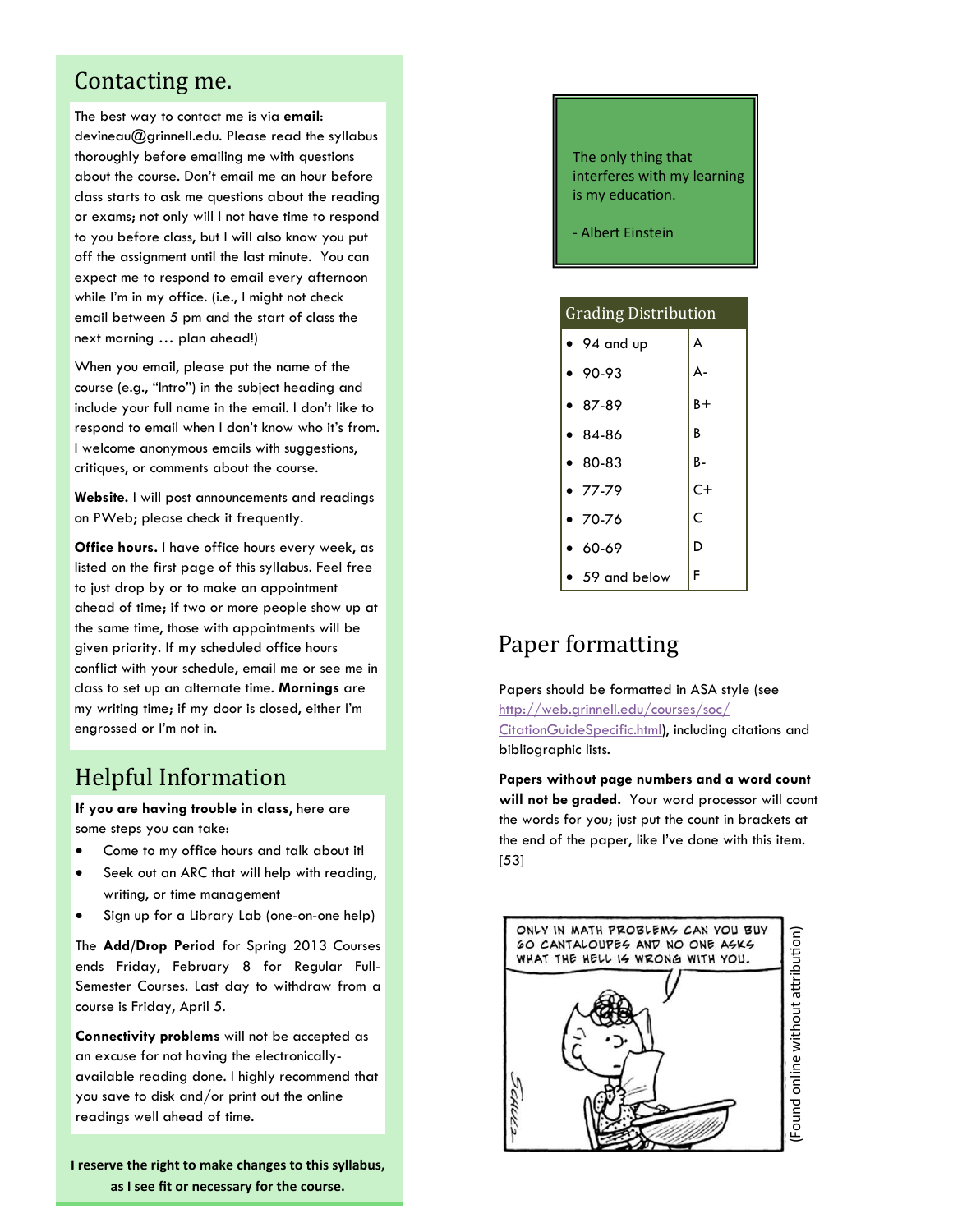# I DO NOT ACCEPT LATE WORK.

But sometimes things come up that prevent you from working how you'd intended to work, or writing when you intended to write. Prioritizing and making hard decisions about your time is a learned skill, one you can practice in this class. Namely, you have access to TWO "Durkheim Dollars" to use – or not – as you like. Each gives you one 24 hour extension on a paper, or if saved, ½ extra credit point on your final course grade. You can use them both together, separately, or not at all.

Choose wisely; spending a Durkheim Dollar is the ONLY way to submit a paper late in this class.





To redeem, cut out, write your name, and attach to your late paper.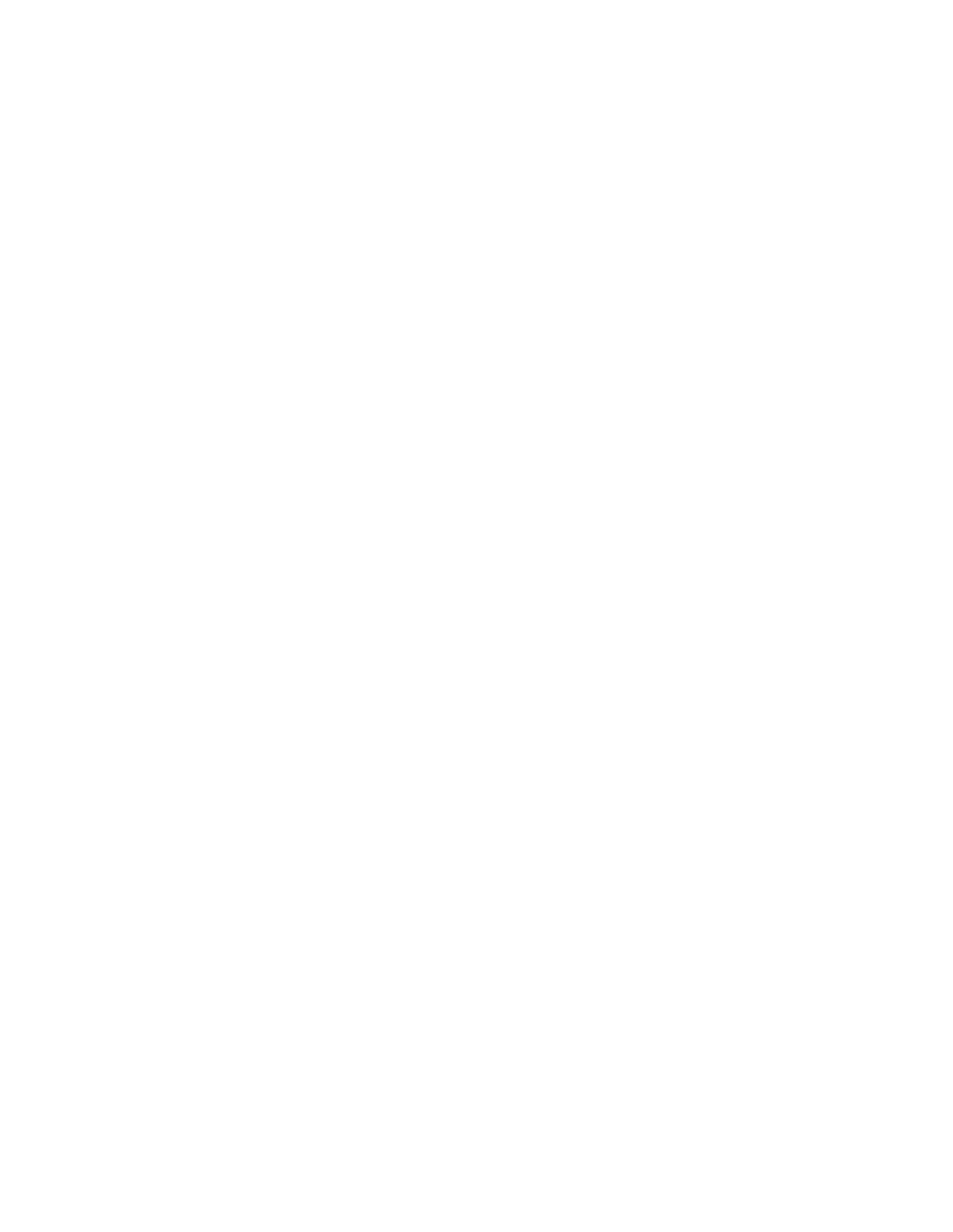| <b>Day</b> | <b>Date</b>       | <b>Reading</b>                                                                                                                                                                                                             | <b>Assignments</b>                     |
|------------|-------------------|----------------------------------------------------------------------------------------------------------------------------------------------------------------------------------------------------------------------------|----------------------------------------|
|            |                   | I. Current topics: Post-secondary transitions                                                                                                                                                                              |                                        |
| IR.        | 8/21              | Clark, Burton R. 1960. "The "Cooling-Out" Function in Higher Education." Ameri-<br>morning can Journal of Sociology 65(6): 569-576.                                                                                        | IRB must be com-<br>plete              |
| R          | 8/21              | Domina, Thurston; AnneMarie Conley, and George Farkas. 2011. "The Link be-<br>afternoon tween Educational Expectations and Effort in the College-for-all Era." Sociology of<br>Education 84: 93-112.                       |                                        |
| F          | 8/22<br>morning   | Rosenbaum, James E. 2011. "The Complexities of College for All: Beyond Fairy-tale<br>Dreams." Sociology of Education 84:113-117.                                                                                           |                                        |
| IF         | 8/22              | Stevens, Mitchell L. 2007. Creating a Class: College Admissions and the Education<br>afternoon of Elites. Cambridge, MA: Harvard University Press. Intro (4p), Ch 1 (25p)                                                  |                                        |
| IМ         | 8/25<br>morning   | Stevens, Creating a Class: Ch 8 (25p), Ch 4 (45p), Ch 5 (44p)                                                                                                                                                              | School De-<br>mographics paper -<br>5% |
| Iм         | 8/25<br>afternoon | Stevens, Creating a Class: Ch 6 (44p)                                                                                                                                                                                      |                                        |
| lΤ         | 8/26<br>morning   | Devine-Eller, Audrey. Selection TBA.                                                                                                                                                                                       |                                        |
| IΤ         | 8/26<br>afternoon | Devine-Eller, Audrey. Selection TBA.                                                                                                                                                                                       |                                        |
|            |                   | II. Stratification, social mobility and social reproduction                                                                                                                                                                |                                        |
| W          | 8/27<br>morning   | Attewell, Paul A. and David E. Lavin. 2007. Passing the torch : does higher educa-<br>tion for the disadvantaged pay off across the generations?. New York: Russell Sage<br>Foundation. Chs 1,2,3 (56p)                    |                                        |
| lw         | 8/27<br>afternoon | Attewell, Ch 7 (32p)                                                                                                                                                                                                       |                                        |
| IF         | 29-Aug            | Listen to Geoffrey Canada on NPR's Fresh Air, http://www.npr.org/templates/<br>story/story.php?storyId=94576366 (36 minutes)                                                                                               |                                        |
|            |                   | Attewell, Ch 8 (16p)                                                                                                                                                                                                       |                                        |
| M          | 1-Sep             | Buchmann, Claudia, Dennis Condron, and Vincent Roscigno. 2010. "Shadow Edu-<br>cation, American Style: Test Preparation, the SAT, and College Enrollment." Social and bibliography -<br>Forces 89: 2: 435-461.             | Position paper topic<br>5%             |
| W          | 3-Sep             | Goldrick-Rab 2006. "Following Their Every Move: An Investigation of Social-Class<br>Differences in College Pathways." Sociology of Education 79(January): 61-79.                                                           |                                        |
| IF.        | 5-Sep             | Downey, Douglas B., Paul T. von Hippel, and Beckett A. Broh. 2004. "Are Schools<br>the Great Equalizer? Cognitive Inequality during the Summer Months and the<br>School Year." American Sociological Review 69: 5: 613-35. |                                        |
| M          | 8-Sep             | Lareau, Annette. 2002. "Invisible Inequality: Social Class and Childrearing in Black<br>Families and White Families." American Sociological Review 67(5): 747-776.                                                         |                                        |
| W          | 10-Sep            | Bourdieu, Pierre and Jean-Claude Passeron. 1990 [1977]. Reproduction in Educa-<br>tion, Society and Culture. London: Sage Publications. Selections.                                                                        |                                        |